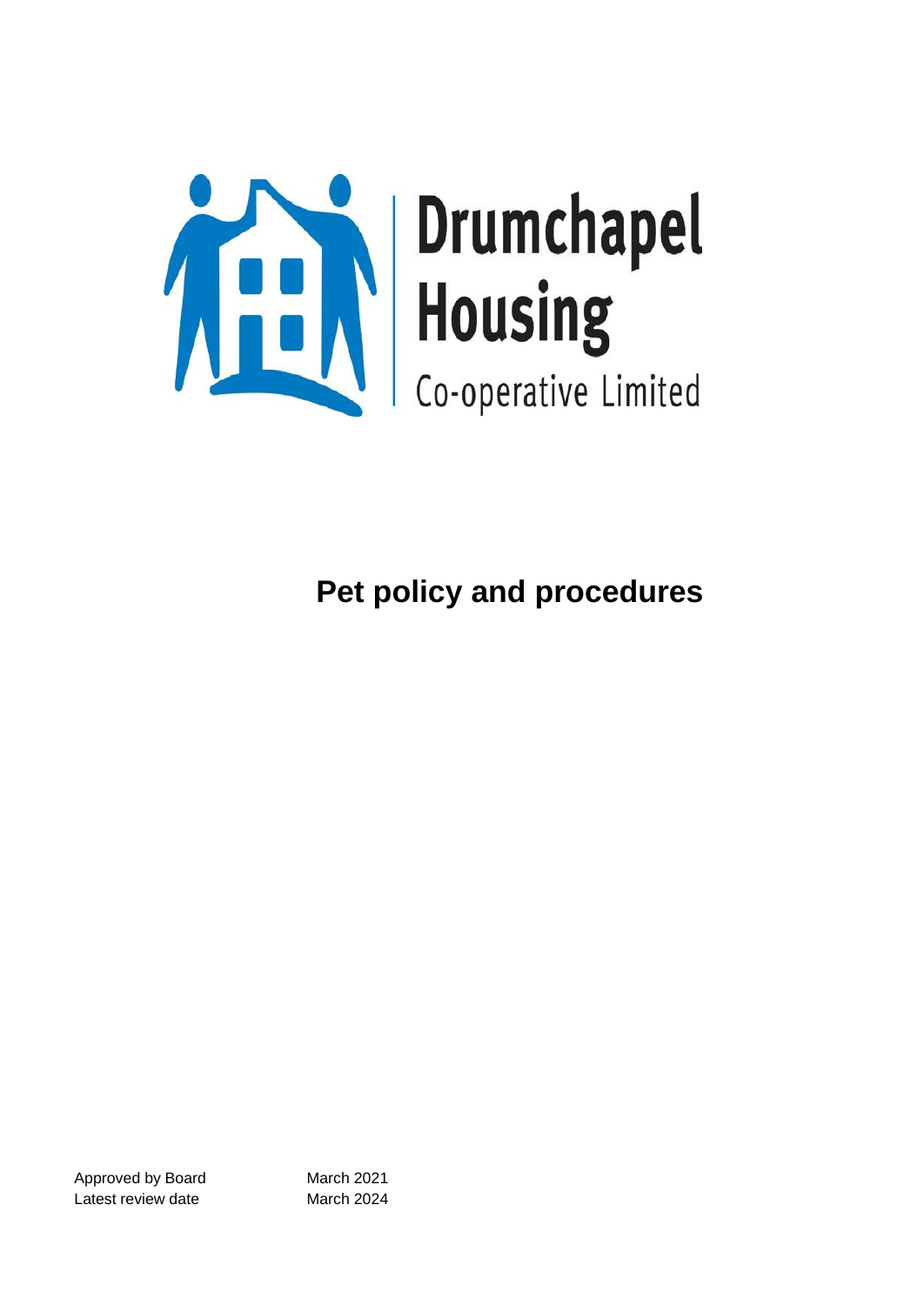

### **1. Introduction**

- 1.1 This policy is to make tenants aware that the Co-operative expects responsible ownership of domestic pets. Reference to "Keeping of Pets" is contained in the Cooperative's Tenancy Agreement.
- 1.2 Reference is made to Housing (Scotland) Act 2001 and our Scottish Secure Tenancy Agreement Section:

### **(a) Keeping of Pets**

*"You must comply with the Co-operative's Policy and Procedures on the keeping of pets. Pets or other animals may only be kept with the prior written consent of the Co-operative to keep any domestic pet within the house, gardens or common parts, which permission may be refused. As per our Scottish Secure Tenancy Agreement, permission will not be granted to keep pigeons, fowl or other livestock"*.

Tenants are required to abide by the terms of Scottish Secure Tenancy Agreement.

### **2. Equal Opportunities**

- 2.1 The Co-operative's Equality and Diversity policy, outlines our commitment to promote a zero tolerance to unfair treatment or discrimination to any person or group of persons, particularly on the basis of any of the protected characteristics<sup>1.</sup> This includes ensuring that everyone has equal access to information and services and, to this end, the Co-operative will make available a copy of this document in a range of alternative formats, including large print, translated into another language or by data transferred to voice.
- 2.2 We are also aware of the potential for policies to inadvertently discriminate against an individual or group of individuals. To help tackle this and ensure that it does not occur, best practice suggests that organisations carry out Equality Impact Assessments to help identify any part of a policy that may be discriminatory so that this can be addressed (please see section 6 of the Equality and Diversity Policy for more information).

 $1$ The Equality Act 2010 identifies the "protected characteristics" as age, disability, marriage and civil partnership, race, religion or belief, gender, gender reassignment and sexual orientation.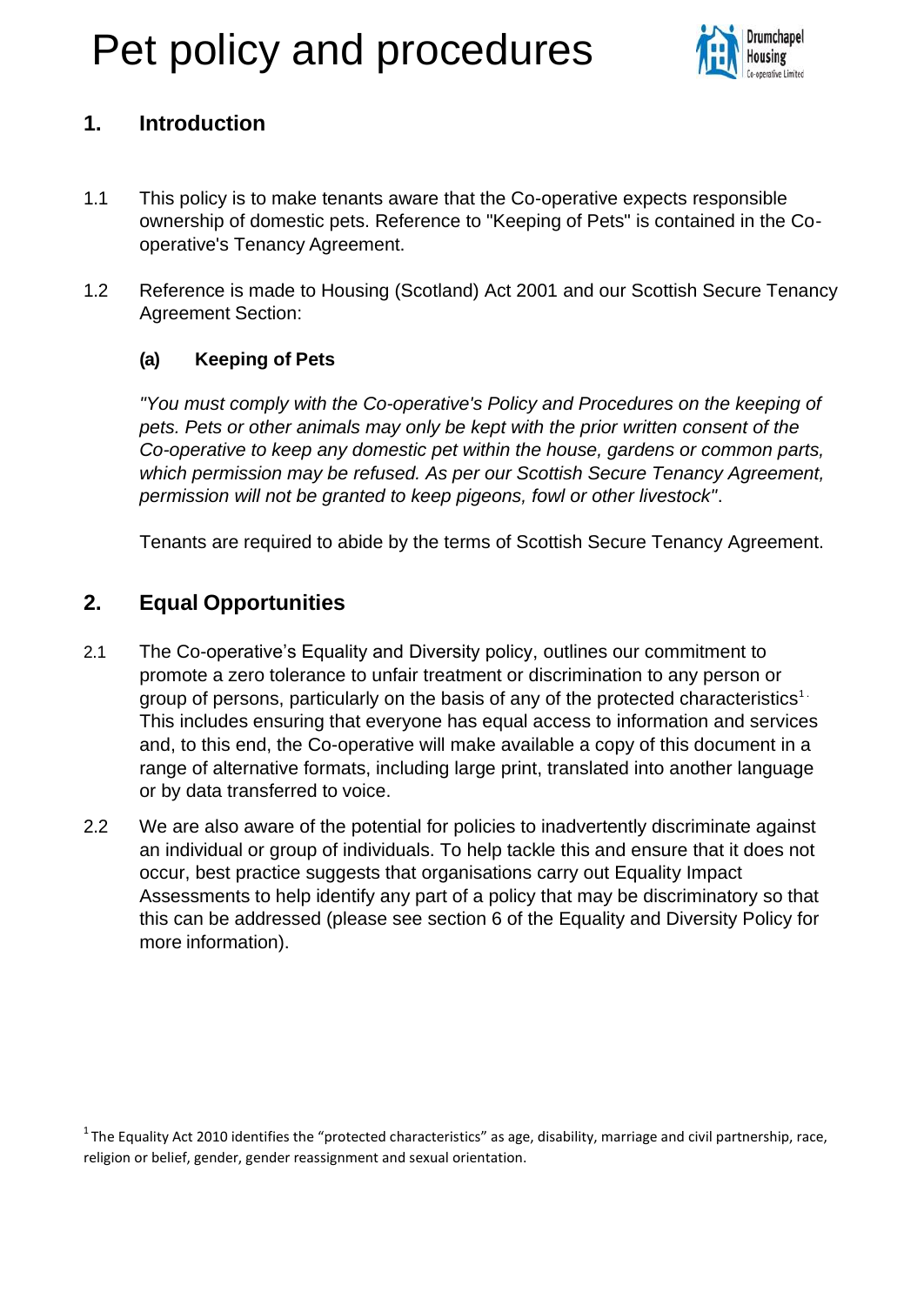

### **3. Regulatory and legislative framework**

3.1 This policy meets The Scottish Social Housing Charter Outcome No. 6: Estate Management, anti-social behaviour, neighbour nuisance and tenancy disputes. Social landlords working in partnership with other agencies, help to ensurethat;

"Tenants and other customers live in well maintained neighbourhoods where they feel safe".

### **4. Aims of the policy**

- 4.1 To enable all tenants of the Co-operative to enjoy a clean, peaceful and safe environment.
- 4.2 To reduce the numbers of unsupervised animals in the Co-operative area and address the increasing dog nuisance issues being experienced by tenants.
- 4.3 To ensure that all tenants and prospective tenants are aware of their responsibilities under the terms of their tenancy agreement in relation to pet ownership.

### **5. Policy statement**

- 5.1 The Co-operative wishes to encourage responsible pet ownership but at the same time recognise that pets can cause difficulties for other tenants.
- 5.2 The Co-operative wishes to restrict the number of cats and dogs within the area. To this end there will be a restriction of 25% of current households having a cat or dog.

### **6. Policy guidelines**

- 6.1 The Co-operative will keep a Pet Register and it is the responsibility of the Housing Officers to keep this properly filed, maintained and updated monthly.
- 6.2 Permission to keep hamsters/guinea pigs, fish, budgies and similar small animals will be covered by a general consent and written permission will not be necessary. The overriding principle being that a maximum of two pets may be kept in any one household.
- 6.3 Under the terms of the Co-operative's Scottish Secure Tenancy Agreement and this policy, all tenants require written permission from the Co-operative to keep a pet however the Co-operative has relaxed this condition for small animals however written consent must be obtained to keep a cat ordog.
- 6.4 Tenants must obtain this written permission by completion of a Pet Registration application form (Appendix One). The registration form can be requested either verbally or in writing and the form will be issued immediately upon the request. Completedforms will be acknowledged within **7** days of receipt and a permission letter issued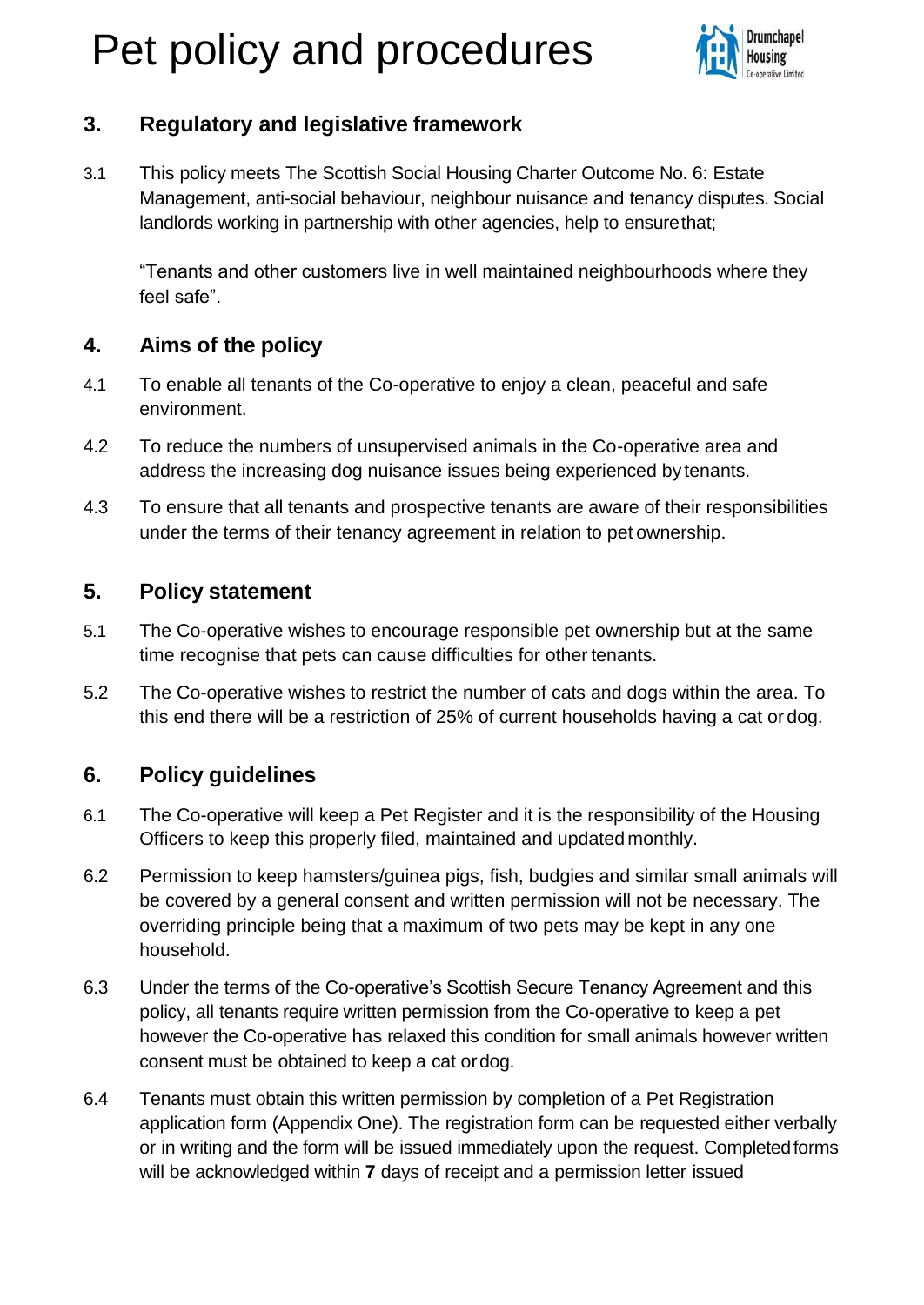

(Appendix two). Refusal letter will be issued within **21** days of receipt. Refusal letters shall include reference to a right of appeal in accordance with the Co-operatives complaints policy.

- 6.5 The Co-operative will maintain a register of all tenants with a dog/cat and a certificate (Appendix three) will be given for each animal, providing, an identification number. The certificate number is exclusive to one pet. If the pet is lost, dies or can no longer be kept, the office should be informed and details deleted from the register and the certificate destroyed. The dog/cat certificate will be issued with the approval letter to complete the registration process.
- 6.6 Permission will not be unreasonably withheld by the Co-operative to keep a domestic cat or dog, however the Co-operative will withdraw permission and require removal of the pet if it causes nuisance or damage. The tenant will then be required to make alternative arrangements for the pet.
- 6.7 Tenants are not permitted to keep more than one dog or breed dogs. Existing tenants who have permission to keep two dogs prior to date of this policy will be allowed to retain both dogs however on the death or loss of one of the dogs, permission will not be given to replace this dog.
- 6.8 The following constitutes nuisance and annoyance:
	- (a) Proven excessive noise
	- (b) Roaming and unattended animals
	- (c) Fouling in common areas
	- (d) Fouling in gardens (including owners own garden, if not removed)
	- (e) Destruction to neighbouring gardens
	- (f) Aggression
	- (g) Neglect
	- (h) Fouling in veranda (if not removed)
- 6.9 Applications to keep a pet will require to meet the followingcriteria:
	- (a) No complaints have been received about the animal in the past 3 months.
	- (b) The size and breed of existing dog is suitable forthe property where it is to bekept.
	- (c) If the 25% threshold of pets within the Co-operative's households has not been met.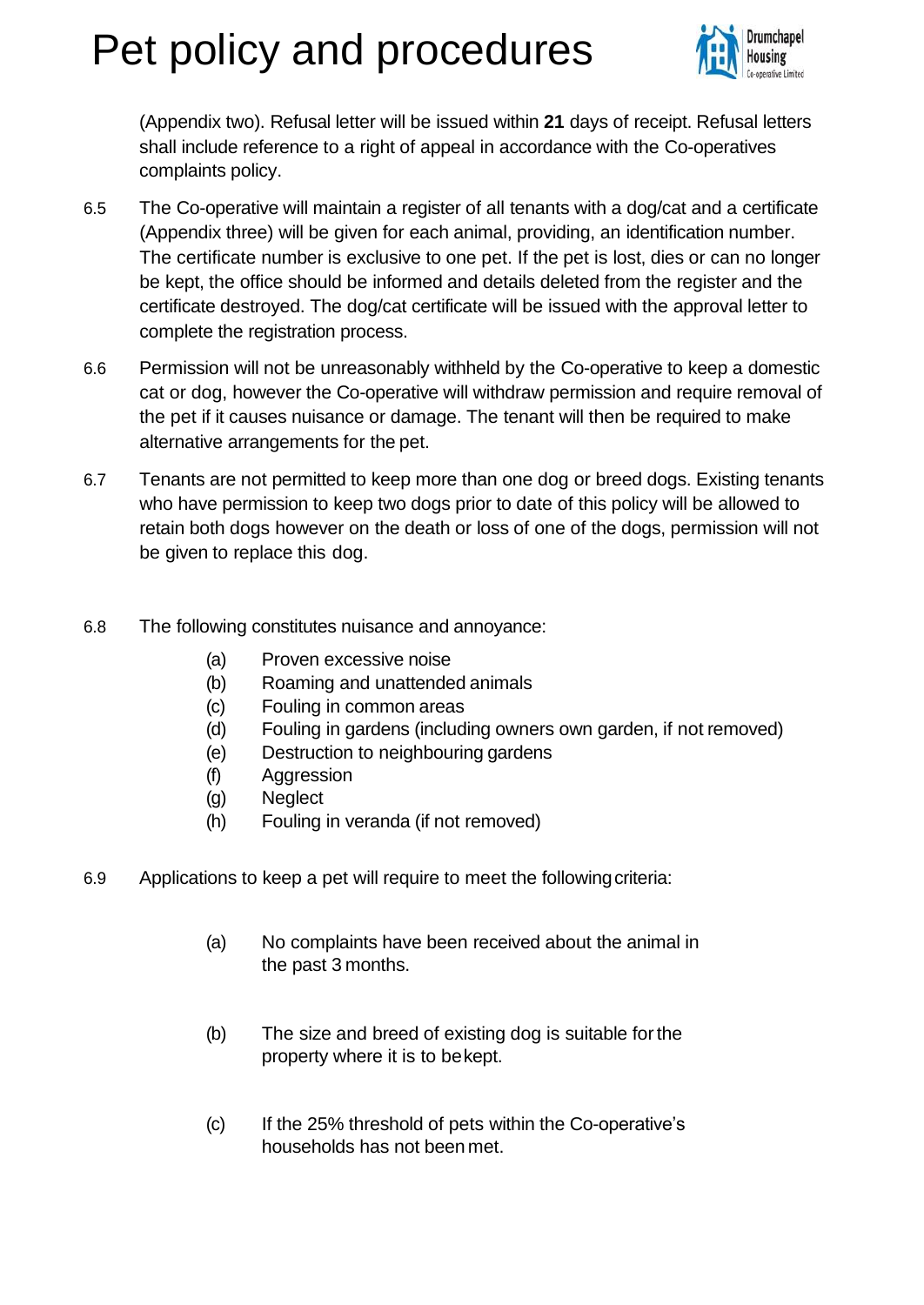

- (d) The Dog is not prohibited under the Dangerous Dogs Act 1991 or by any otherlaw.
- (e) Under the Dangerous Dogs Act 1991 all such dogs as defined under the Act require to be registered with the Police. Permission to keep such a pet will only be granted where the tenant can provide proof of registration and a certificate confirming the dog has been neutered.
- 6.10 Current legislation would define Dangerous Dogs in this country as an American Pit Bull and Japanese Tosa and Dogs de Bordeaux however we would advise that although all dogs have the potential to be dangerous no dog must ever be allowed to roam the area and should always be with adult supervision.
- 6.11 Housing Register applicants will be informed of the pet policy during their housing visit and the requirement to seek written approval to keep a dog and cat. Checks should be taken during the house visit to ascertain if the applicant currently keeps a dog or cat. The housing officer will notify the applicant if permission will be granted or not by assessing the 25% threshold limit.
- 6.13 Any tenant who is considering obtaining a dog should in the first instance contact the housing officer to advise of the type/breed of dog prior to purchases to ensure appropriateness for the property. This is of particular relevance for flatted accommodation.
- 6.14 All tenants requesting permission to keep a cat or dog will be given a copy of 'Guidance for Pet Owners' (Appendix four) of this policy.

### **7. Pigeons, foul and livestock**

7.1 The Co-operative's Scottish Secure Tenancy Agreement does not allow tenants to keep pigeons, foul or livestock.

### **8. Breach of policy**

- 8.1 Permission to keep a pet will only remain whilst the tenant adheres to the terms of this policy.
- 8.2 The tenant must keep the pet under supervision and control at all times thus ensuring that no nuisance is caused to other tenants, nor deterioration in the condition of the property, or common parts. This includes fouling or noise from the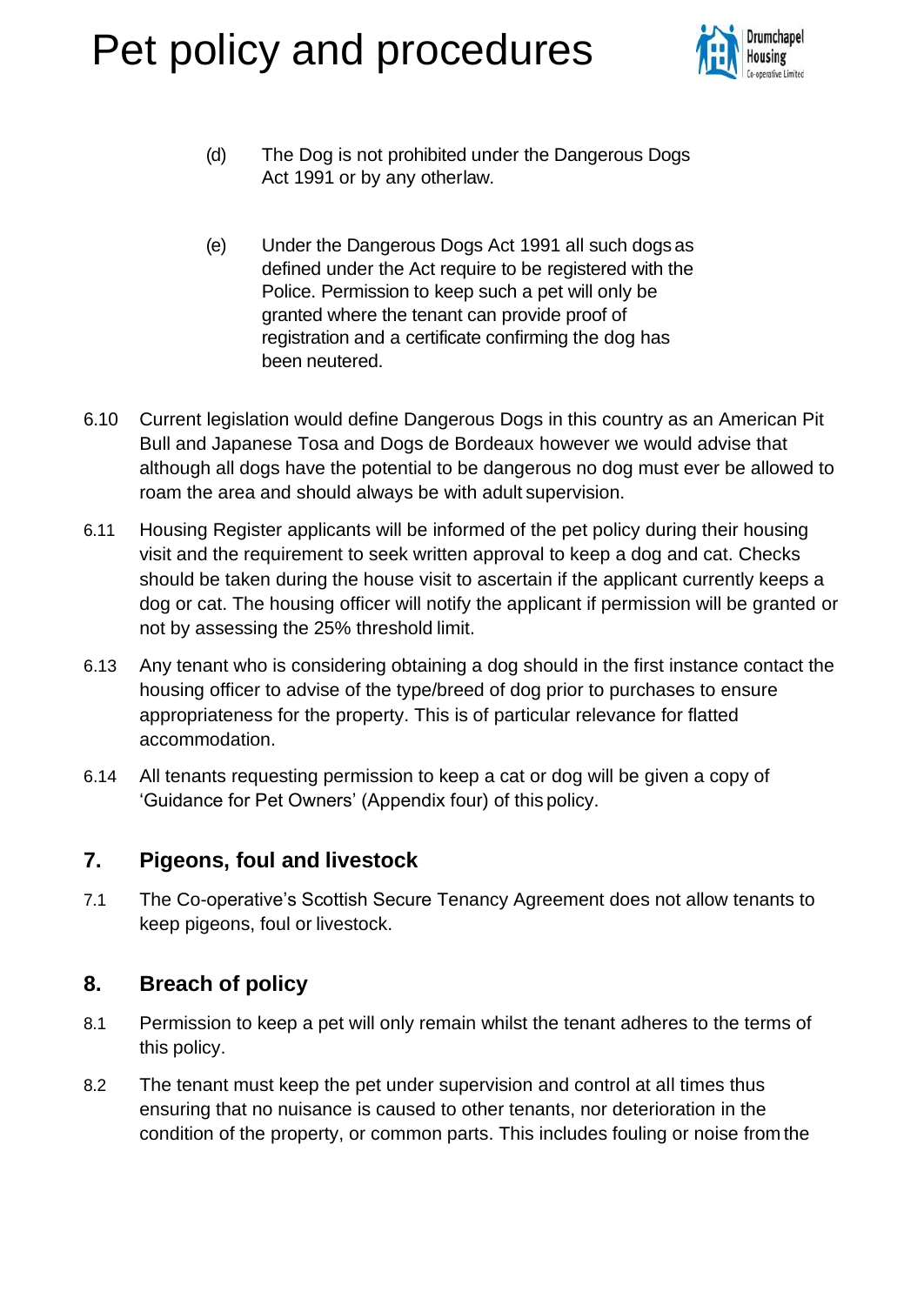

animal, as per Section 6.8 above. Should such nuisance occur, then proceedings will follow as set out in Section 9.

8.3 Tenants found to be keeping pets in their home without the Co-operative permission will have to remove the animal within 28 days.

### **9. Procedures following breaches of policy**

### **9.1 Pet owners who have no permission to keep a pet**

a) If it is found that a tenant is keeping a pet without permission, the housing officer should contact the tenant in order to confirm the situation.

b) The tenant will be given 14 days to seek permission to keep the pet.

c) If permission is refused or the tenant fails to apply for permission to keep the pet, then the tenant will be given 28 days in order to remove it.

d) If the tenant fails to remove the pet within the specified time limit, the Co-operative will inform the tenant that legal proceedings will be instigated, possibly against their tenancy. A Notice of Proceedings will be issued if no co-operation from the tenant and court action raised.

e) The Management Board will approve any legal action regarding eviction of a tenant.

### **10.1 Pet owners whose pet is causing a nuisance**

a) Complaints against pet owners will be accepted both verbally and inwriting.

b) The housing officer will interview the complainant and ask them to complete a complaints form.

c) The housing officer will also interview all other tenants in the close/immediate area to ascertain extent of the problem.

d) Where appropriate, inform other agencies of the problem.

e) The Management Board will approve any legal action regarding eviction of a tenant.

### **11. Complaints**

11.1 Any tenant or applicant who feels they have been unfairly treated or affected by the implementation of the pet policy may pursue their grievance through the Cooperative's complaints policy.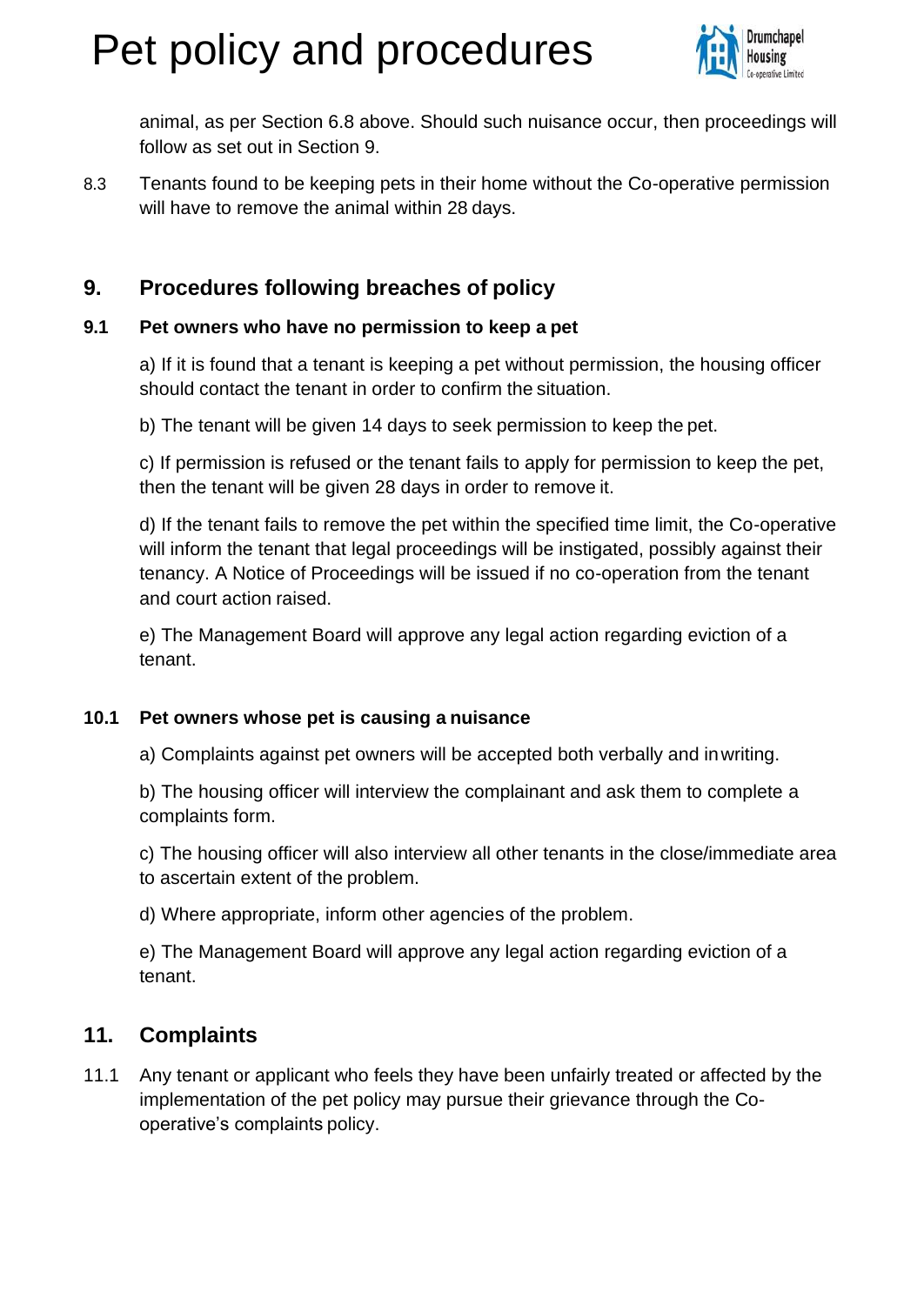

### **12. Risk assessments**

12.1 Failure to control the pet population in this area via this policy would impact greatly on estate management in regard to dog fouling and neighbour complaints.

### **13. Policy Review**

13.1 This policy will be reviewed and amended as necessary due to changes in legislation or regulations or at least every three years.

### **14. Outputs and outcomes**

| <b>OUTPUT</b>                                   | <b>OUTCOMES</b>                                                  |
|-------------------------------------------------|------------------------------------------------------------------|
| Clear guidance on the                           | Reduction in Complaints with<br>regards to dog fouling and       |
| <b>Responsibilities of Pet Owners</b>           | neighbour nuisance.                                              |
| Register of Dog and Cat Owners                  | Awareness of the dog and<br>cat population                       |
| Statutory obligations and legal<br>requirements | Confidence that the Co-operative<br>is meeting legal obligations |

### **15. GDPR Privacy Statement**

15.1 The Co-operative will gather and use certain information about individuals in accordance with GDPR. Staff members have a responsibility to ensure compliance with the terms of the privacy policy and to collect, handle and store personal information in accordance with relevant legislation. The Fair Processing Notice (FPN) details how personal data is held and processed.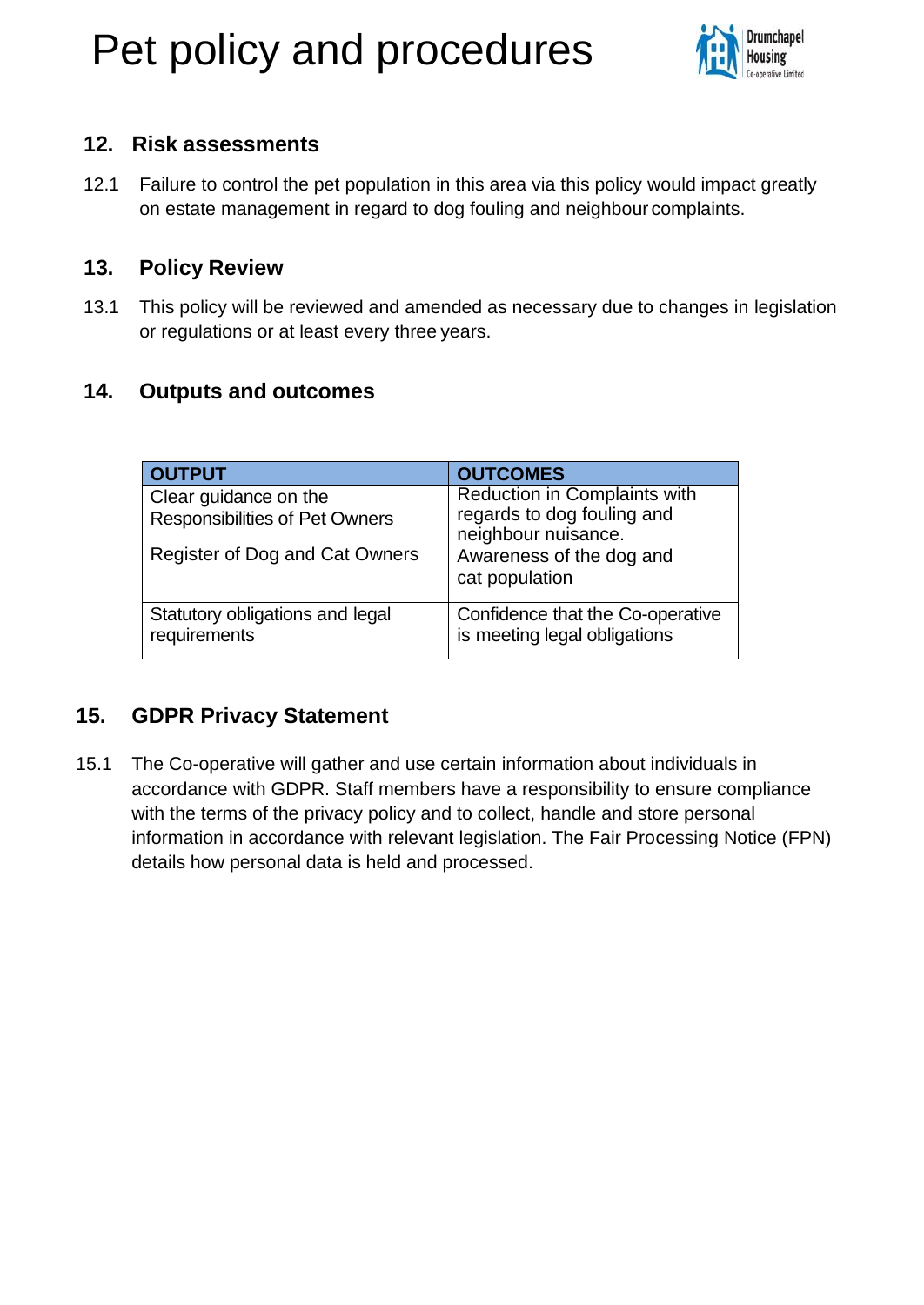

insert/attach photo

### **Pet Registration Application Form**

| <b>Photograph Attached:</b> | YES/NO |
|-----------------------------|--------|
| <b>Date Form Completed:</b> |        |
| Tenant:                     |        |
| <b>Address:</b>             |        |
| <b>Telephone No:</b>        |        |

| <b>Name of Pet:</b>    |        |
|------------------------|--------|
| Age:                   |        |
| <b>Type of Animal:</b> |        |
| <b>Breed:</b>          |        |
| <b>Description:</b>    |        |
| Colour:                |        |
| Male/Female:           |        |
| Neutered:              | YES/NO |
| <b>Date Neutered:</b>  |        |

#### **FOR OFFICE USE ONLY:**

| <b>Housing Services Officer Checked (Date):</b> |  |
|-------------------------------------------------|--|
| <b>Pet Registration No:</b>                     |  |
| <b>Pet Certificate Sent:</b>                    |  |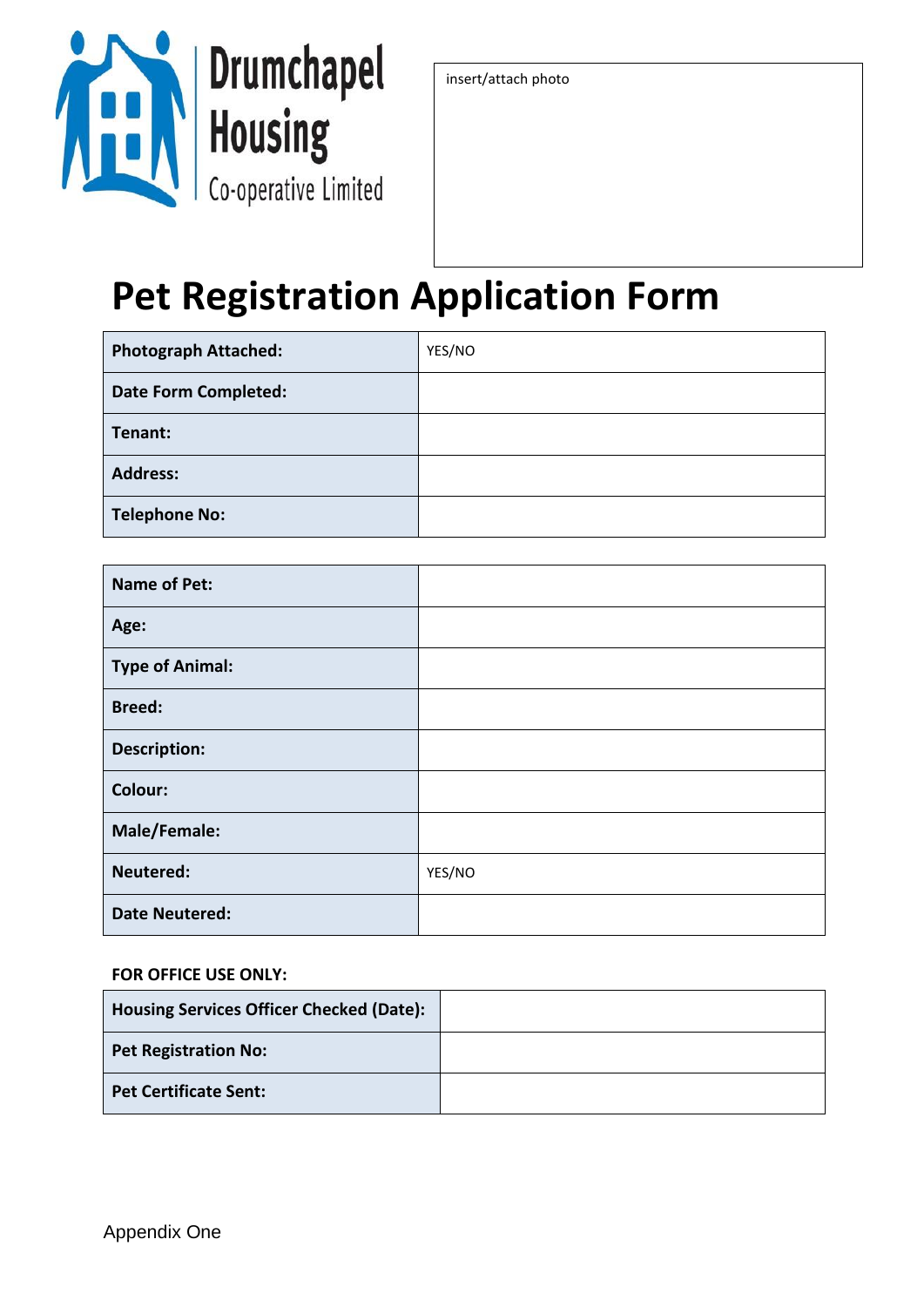Ref: Petreg-refusal

Date

 Name **Address** Drumchapel GLASGOW G15

Dear

#### **Pet Registration - Refusal**

Further to your application to register a pet with us, I regret to inform you permission has not been granted. The reason/s for the refusal is outlined below.

*One of the following can be chosen or other reason where appropriate*

- The breed/size of dog is inappropriate for the size/type of property.
- The number of pets within the Co-operative's stock has beenreached.(25%)
- The Co-operative has previously received complaints regarding nuisance caused by your pet/or other pet previously owned by you.

Therefore, at this time your application to keep a pet has been refused.

Yours sincerely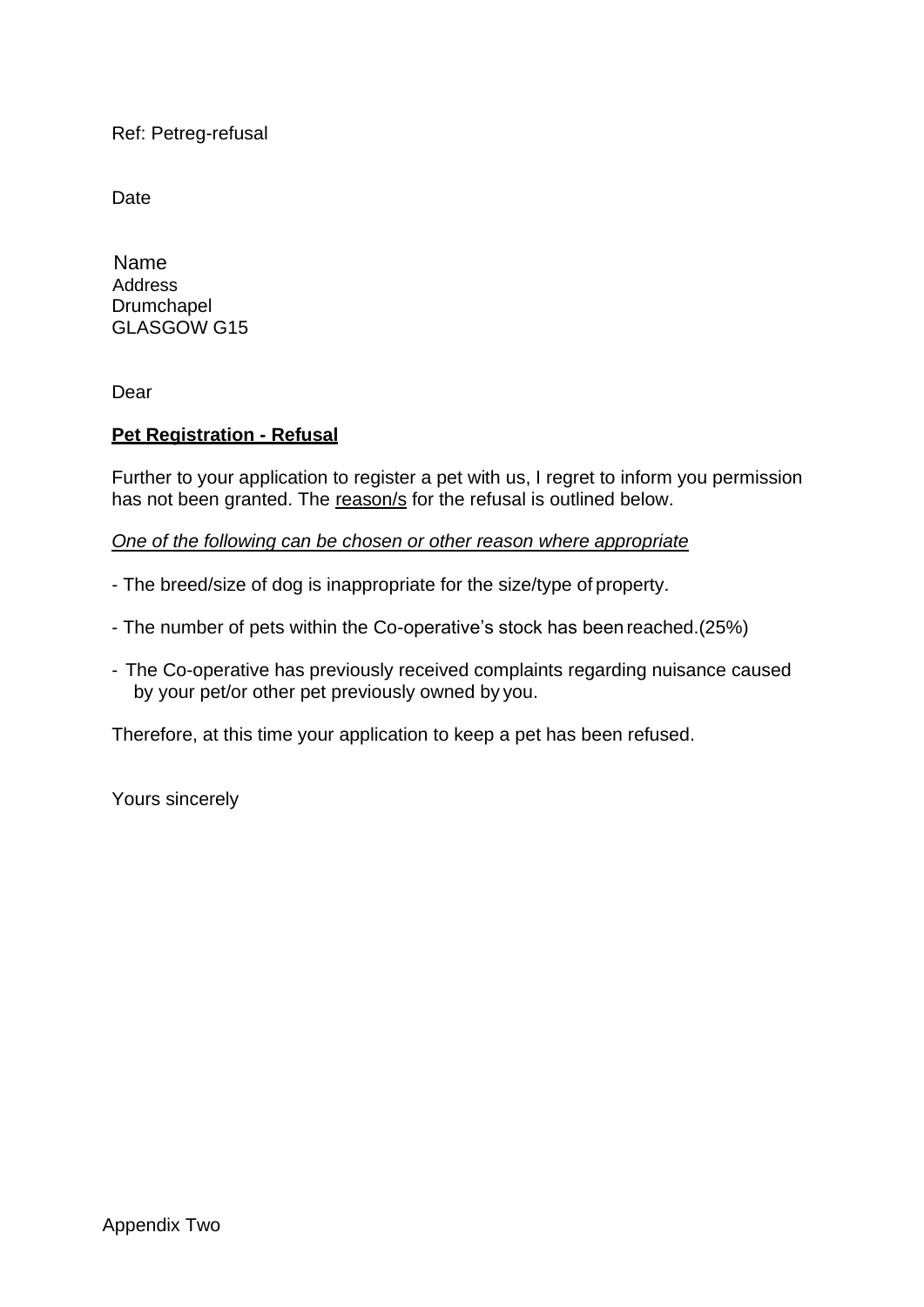Ref: Petreg

Date

 Name Address Drumchapel GLASGOW G15

Dear

#### **Pet Registration Form**

I write regarding the pet registration form you recently returned to this office.

I enclose a pet registration certificate for you to sign and return for your pet to be registered with the Co-operative. Also enclosed is a leaflet 'guide to pet owners' you may find of interest.

It is important to contact me if you are considering another pet as you must get permission from us prior to bringing the pet home. This includes replacing a pet that dies as a certificate is required for each pet.

I look forward to your co-operation in this matter.

Yours sincerely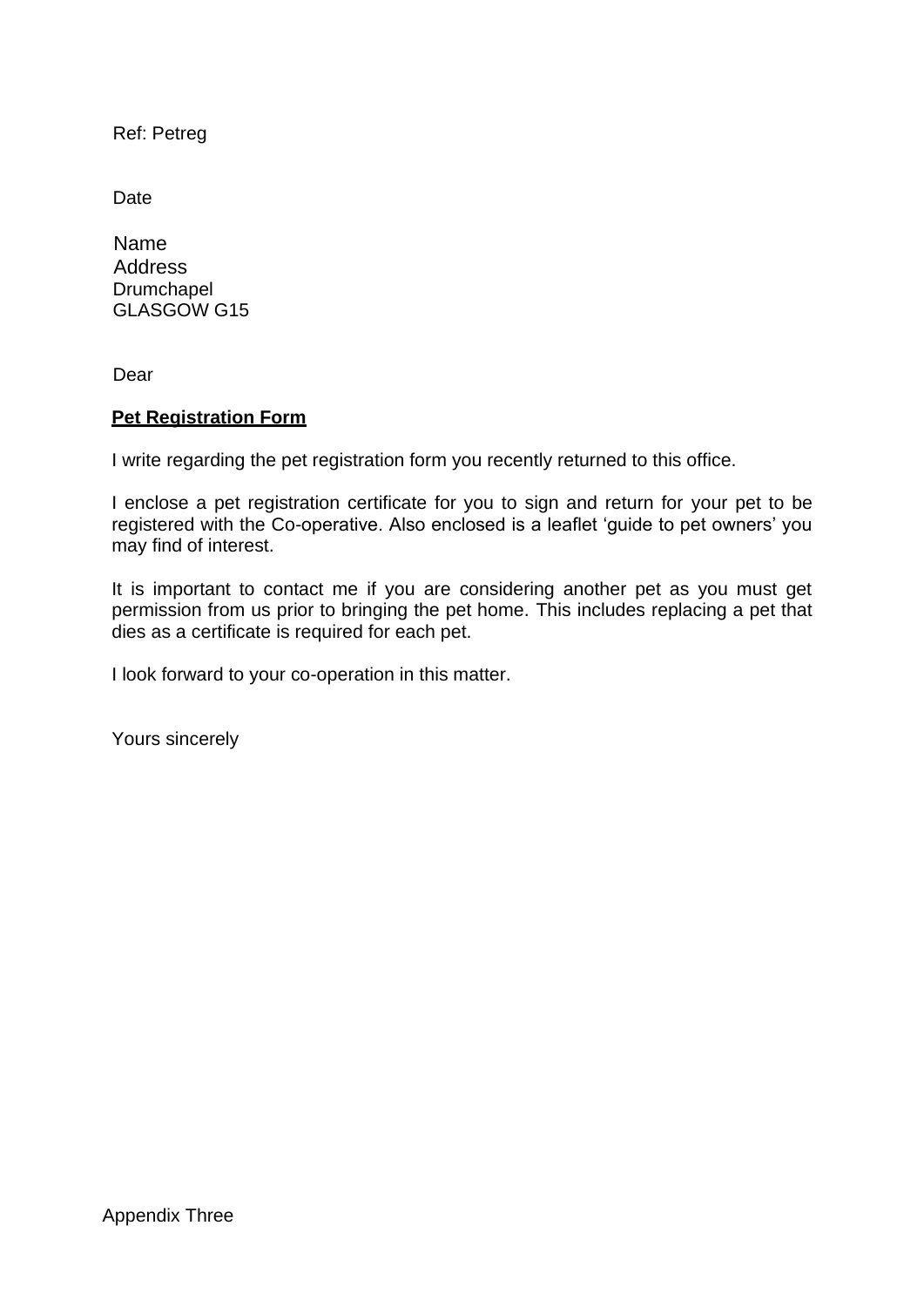

**PET REGISTRATION CERTIFICATE**

Name:

Address:

I hereby agree I have noted and understood the contents of my tenancy agreement and the requirements of the Pets Policy.

| Signed: |  |
|---------|--|
| Date:   |  |

Drumchapel Housing Co-operative have granted permission to keep the following pet:

Name:

Age:

Breed/Description:

Pet Registration No:

This Certificate relates to the above pet only.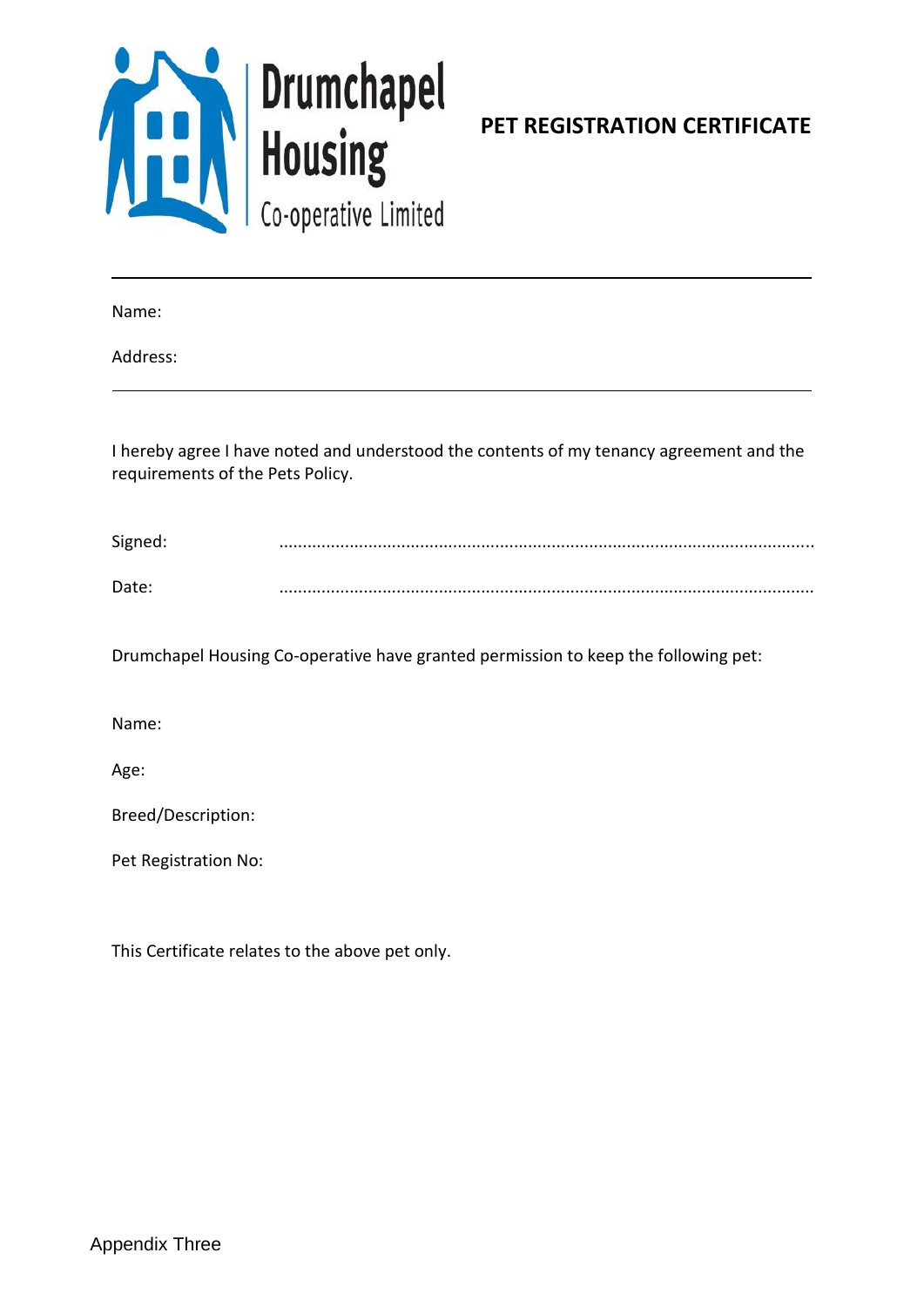

### **1. Pigeons, Foul and Livestock**

1.1 The Co-operative's policy does not allow tenants to keep pigeons, foul or livestock.

### **2. Cats and Dogs**

- 2.1 Obtain permission to keep a pet and register your pet with the Co-operative, also, have your pet identity chipped. Forfurther information contact the Co-operative, Local Vet and anySPC Animal WelfareCentre.
- 2.2 Ask a vet or the RSPCA about having your pet neutered/dressed in order to avoid unwanted puppies or kittens.

### **3. Looking after your dog**

- 3.1 Give your dog plenty of exercise but keep him under control. If he strays he may cause a road accident or damage property. You are legally responsible for yourdogs conduct.
- 3.2 Never leave your dog alone all day. It's unfair to him and your neighbours if he's always barking.
- 3.3 When you are away arrange for your pet to be looked after. Ask for addresses of boarding kennels from your Local Vet or SPC Animal Welfare Centre.
- 3.4 Train your dog to come, sit and stay. Ask about Dog Training Classes which are usually held locally details may be found at Drumchapel Library or similar Community Venue.

### **4. Dog fouling**

4.1 It is an offence under the Environmental Protection Act 1990 (EPA) not to clean up after your dog. Under this Act fixed penalty fines can be issued to offenders for £80.